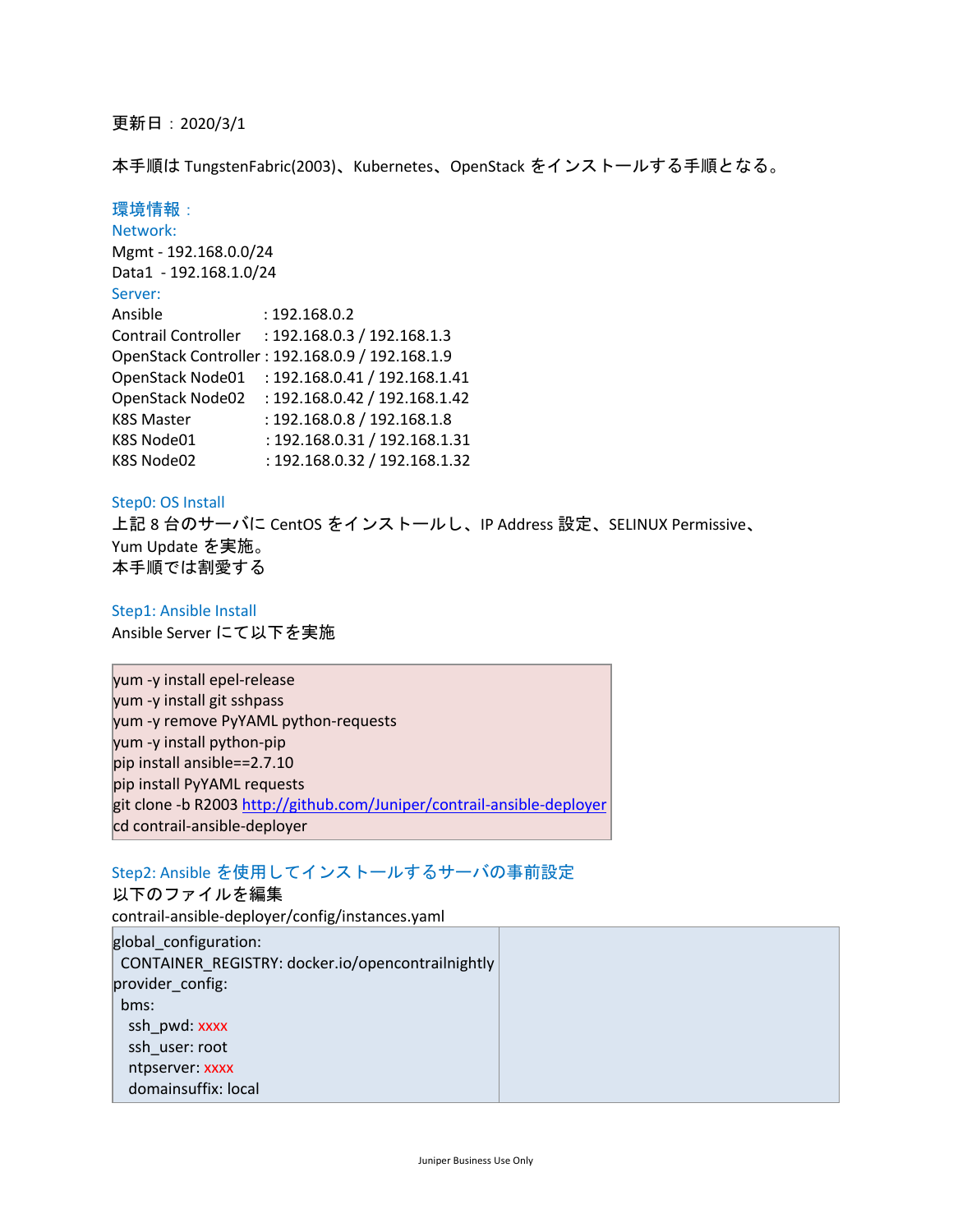| instances:                     | <- "instances"ではどのサーバにどの role を割         |
|--------------------------------|------------------------------------------|
| contrail1:                     | り当てるか(インストールするか)を設定す                     |
| provider: bms                  | る                                        |
| ip: 192.168.0.3                | <- "contrail1"は contrail controller 用    |
| roles:                         |                                          |
| config_database:               |                                          |
| config:                        |                                          |
| control:                       |                                          |
| analytics_database:            |                                          |
| analytics:                     |                                          |
| analytics_alarm:               |                                          |
| analytics_snmp:                |                                          |
| webui:                         |                                          |
| os-ctl:                        |                                          |
| provider: bms                  | <- os-ctl は openstack controller 用       |
| ip: 192.168.0.9                |                                          |
| roles:                         |                                          |
| openstack:                     |                                          |
| os-cmp1:                       |                                          |
| provider: bms                  | <- os-cmp1 は openstack compute 用。        |
| ip: 192.168.0.41               | compute が複数台ある場合は本設定箇所を                  |
| roles:                         | コピー                                      |
| openstack_compute:             |                                          |
| vrouter:                       |                                          |
| CONTROL NODES: 192.168.1.3     |                                          |
| PHYSICAL INTERFACE: eth1       | <- "CONTROL_NODES"には contrail controller |
| VROUTER GATEWAY: 192.168.1.254 | の data plane 側 IP を指定(xmpp 接続用)。         |
| os-cmp2:                       | "PHYSICAL_INTERFACE"は                    |
| provider: bms                  | openstack compute node の data plane 側    |
| ip: 192.168.0.42               | interface 名を指定                           |
| roles:                         |                                          |
| openstack compute:             |                                          |
| vrouter:                       | <- k8s-master は kubernetes master 用      |
| CONTROL NODES: 192.168.1.3     |                                          |
| PHYSICAL INTERFACE: eth1       |                                          |
| VROUTER_GATEWAY: 192.168.1.254 |                                          |
| k8s-master:                    | <- k8s-worker1 は kubernetes worker 用。    |
| provider: bms                  | worker が複数台ある場合は本設定箇所をコ                  |
| ip: 192.168.0.8                | ピー                                       |
| roles:                         |                                          |
| k8s_master:                    |                                          |
| kubemanager:                   |                                          |
| k8s-worker1:                   |                                          |
| provider: bms                  |                                          |
| ip: 192.168.0.31               |                                          |
| roles:                         |                                          |
| k8s_node:                      |                                          |
|                                |                                          |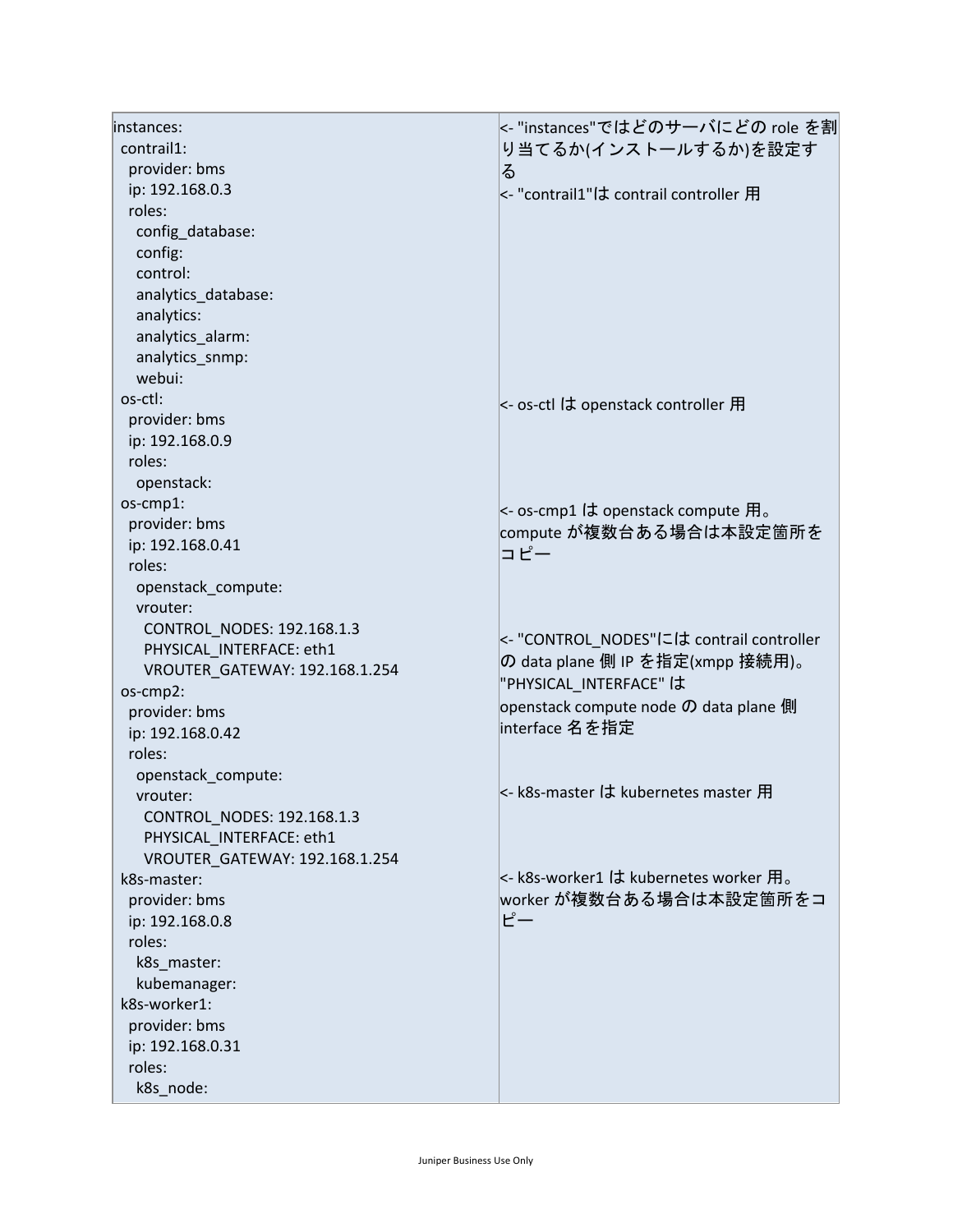| vrouter:                                       |                                                                |
|------------------------------------------------|----------------------------------------------------------------|
| CONTROL_NODES: 192.168.1.3                     |                                                                |
| PHYSICAL INTERFACE: eth1                       |                                                                |
| VROUTER GATEWAY: 192.168.1.254                 |                                                                |
| k8s-worker2:                                   |                                                                |
| provider: bms                                  |                                                                |
| ip: 192.168.0.32                               |                                                                |
| roles:                                         | $\kappa$ - contrail configuration $\sigma$ contrail controller |
| k8s_node:                                      | の設定。                                                           |
| vrouter:                                       | "CLOUD_ORCHESTRATOR"は openstack,                               |
| CONTROL NODES: 192.168.1.3                     | kubernetes を指定可能であり、本インスト                                      |
| PHYSICAL INTERFACE: eth1                       |                                                                |
| VROUTER_GATEWAY: 192.168.1.254                 | ールでは両方をインストールするが、                                              |
|                                                | keystone 認証を使用するため openstack を指                                |
| contrail_configuration:                        | 定する必要がある                                                       |
| CLOUD ORCHESTRATOR: openstack                  |                                                                |
| CONTRAIL VERSION: "2003-latest"                | <- openstack controller の mgmt ip を指定                          |
| CONTRAIL CONTAINER TAG: "2003-latest"          |                                                                |
| RABBITMQ NODE PORT: 5673                       |                                                                |
| ENCAP_PRIORITY: VXLAN, MPLSoUDP, MPLSoGRE      |                                                                |
| AUTH MODE: keystone                            | $\lt$ - contrail controller $\varnothing$ mgmt ip              |
| KEYSTONE_AUTH_URL: http://192.168.0.9:35357/v3 | $\lt$ - contrail controller $\bm{\mathcal{D}}$ data ip         |
| KEYSTONE_AUTH_HOST: 192.168.0.9                |                                                                |
| KEYSTONE_AUTH_URL_VERSION: /v3                 |                                                                |
| KEYSTONE_AUTH_ADMIN_TENANT: admin              |                                                                |
| KEYSTONE AUTH ADMIN USER: admin                |                                                                |
| KEYSTONE AUTH ADMIN PASSWORD: XXXX             |                                                                |
| KEYSTONE_AUTH_PROJECT_DOMAIN_NAME:             |                                                                |
| default                                        |                                                                |
| KEYSTONE AUTH USER DOMAIN NAME: default        |                                                                |
| CONTROLLER NODES: 192.168.0.3                  | $\lt$ - contrail controller $\bm{\mathcal{D}}$ mgmt ip         |
| CONTROL_NODES: 192.168.1.3                     |                                                                |
| <b>OPENSTACK_VERSION: queens</b>               |                                                                |
| kolla_config:                                  |                                                                |
| customize:                                     |                                                                |
| nova.conf:                                     |                                                                |
| [libvirt]                                      |                                                                |
| virt_type=qemu                                 |                                                                |
| cpu_mode=none                                  |                                                                |
| kolla_globals:                                 |                                                                |
| contrail_api_interface_address: 192.168.0.3    |                                                                |
| enable_haproxy: "no"                           |                                                                |
| kolla passwords:                               |                                                                |
| keystone_admin_password: xxxx                  |                                                                |

Step3: Ansible を使用して Contrail、OpenStack、K8S のインストール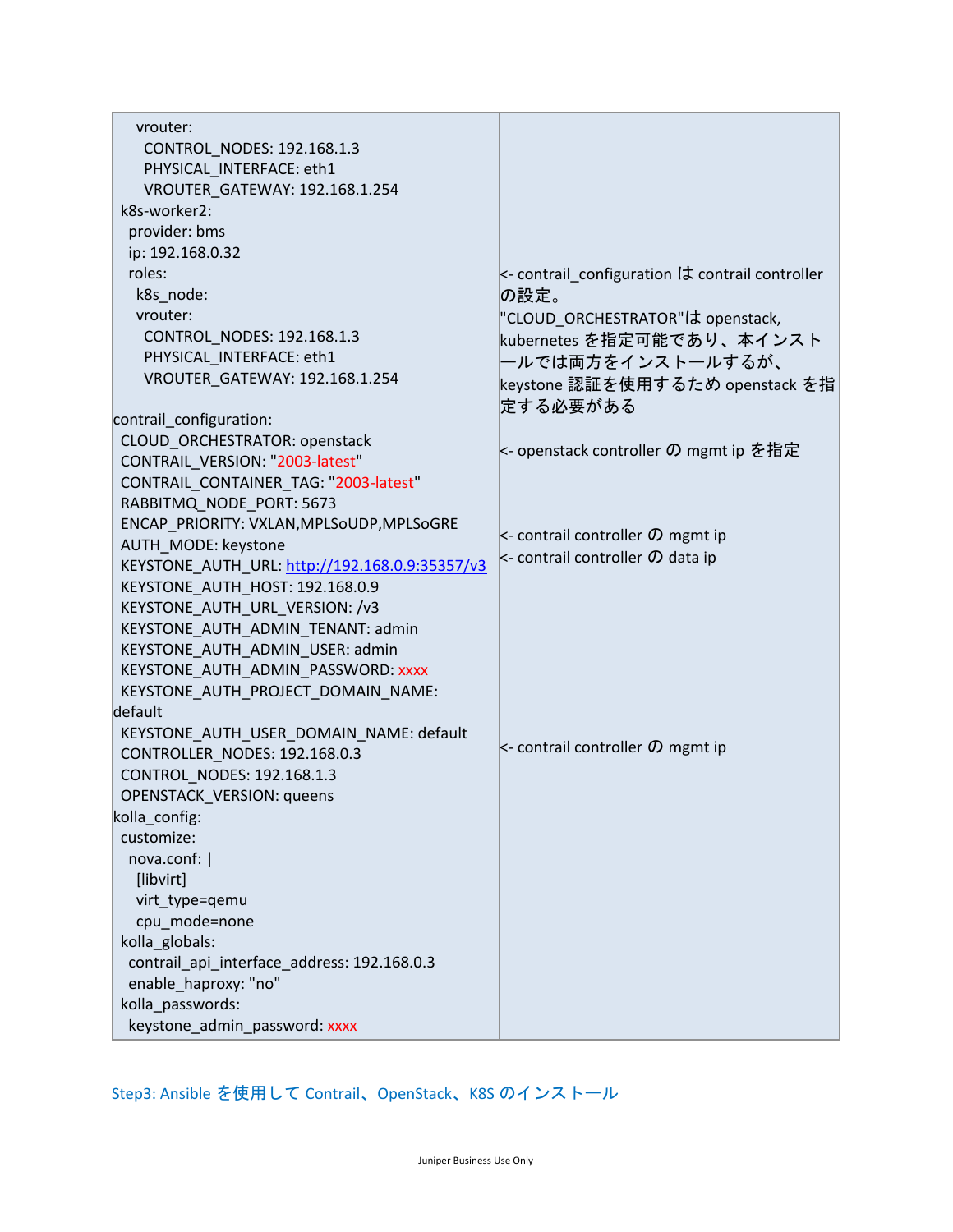| cd contrail-ansible-deployer                                                               |                                        |
|--------------------------------------------------------------------------------------------|----------------------------------------|
| #ansible-playbook -i inventory/ playbooks/provision_instances.yml                          | k-各 server の os install が可能だ<br>が今回は不要 |
| ansible-playbook -i inventory/ -e                                                          |                                        |
| orchestrator=openstack playbooks/configure instances.yml                                   | <- 上記 instances.yml に記述し               |
| ansible-playbook -i inventory/ playbooks/install_openstack.yml                             | た各 Server の基本設定を実施<br>する               |
| ansible-playbook -i inventory/ -e                                                          | $\kappa$ - openstack install           |
| orchestrator=openstack playbooks/install k8s.yml                                           |                                        |
| ansible-playbook -i inventory/ -e<br>orchestrator=openstack playbooks/install_contrail.yml | $\lt$ - kubernetes install             |
|                                                                                            | <- contrail install                    |

## K8S Worker の coredns pod が Running にならない対応

Pod network に deploy される cordns pod は worker の/etc/resolv.conf に forward される設定にな っている。

Default だと pod network は underlay に接続できないため、以下の設定を実施 10.47.255.253 は vRouter の IPAM Service IP

kubectl edit configmap -n kube-system coredns

- proxy . /etc/resolv.conf
- + forward . 10.47.255.253

kubectl edit deployment -n kube-system coredns -> delete livenessProbe, readinessProbe

-> 以下を削除

livenessProbe: failureThreshold: 5 httpGet: path: /health port: 8080 scheme: HTTP initialDelaySeconds: 60 periodSeconds: 10 successThreshold: 1 timeoutSeconds: 5

Step4: Login OpenStack GUI : http://192.168.0.9

TungstenFabric GUI : http://192.168.0.3:8143